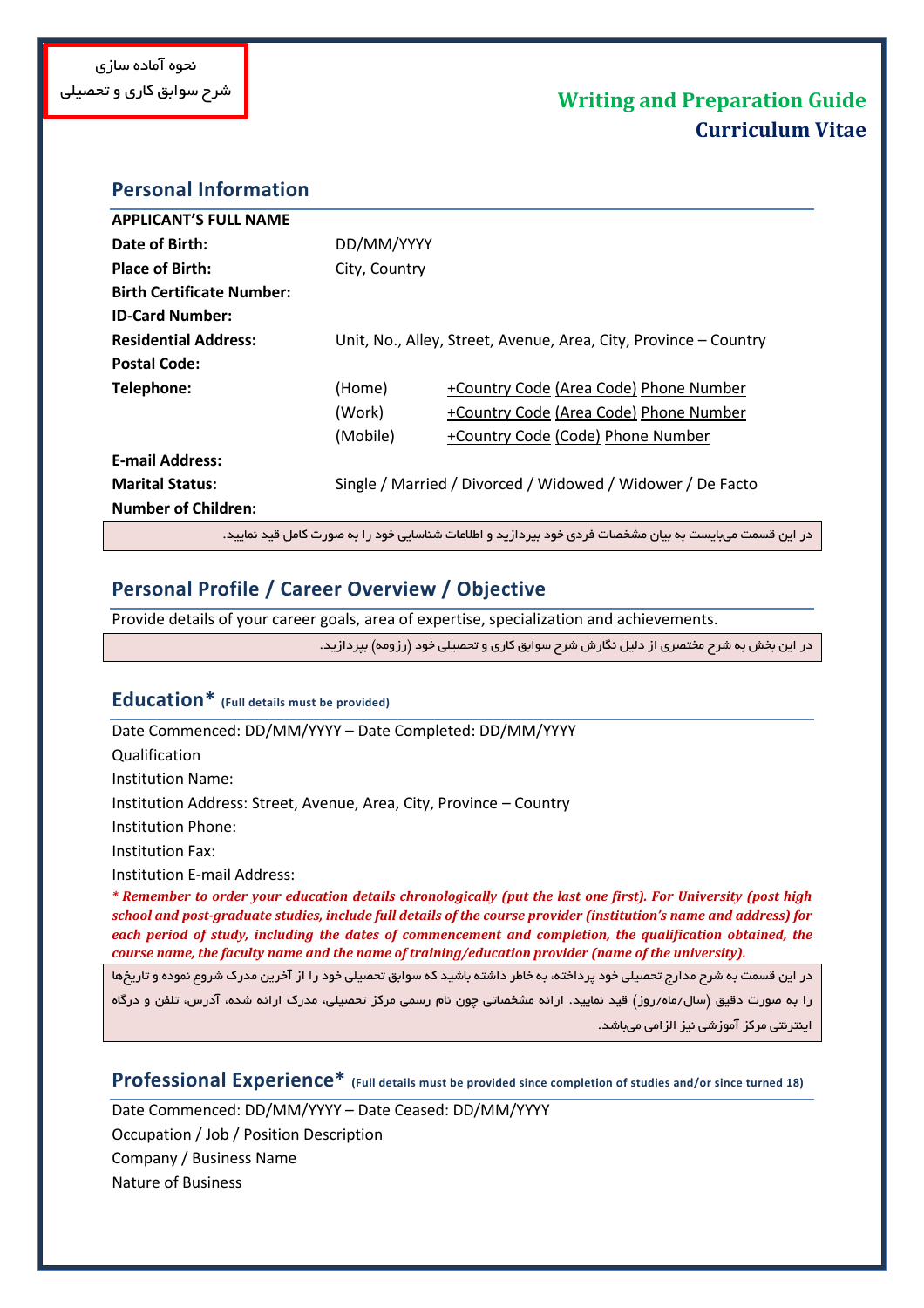Responsibilities / Duties *(for each position held)*

Company / Business Address: Unit, No., Alley, Street, Avenue, Area, City, Province – Country

Company / Business Phone:

Company / Business Fax:

Company / Business E-mail Address:

*\* Remember to order your professional experience details chronologically (put your current employment first).*

در این بخش میبایست به شرح اطلاعات کاری و حرفهای خود پرداخته، به خاطر داشته باشید که سوابق کاری و حرفهای خود را از آخرین کارفرما شروع نموده و تاریخها را به صورت دقیق (سال/ماه/روز) قید نمایید. ارائه مشخصاتی چون نام سازمان / شرکت کارفرما، آدرس، تلفن، درگاه اینترنتی و نیز شرح مختصری از وظایف کاری الزامی می باشد.

## **Internship / Training\***

Date Commenced: DD/MM/YYYY – Date Ceased: DD/MM/YYYY Occupation / Job / Position Description Company / Business Name Nature of Business Responsibilities / Duties *(for each position held)* Company / Business Address: Unit, No., Alley, Street, Avenue, Area, City, Province – Country Company / Business Phone: Company / Business Fax: Company / Business E-mail Address: *\* Remember to order your internship / training experience details chronologically (put the last one first).* در این بخش اطلاعات مربوط به آموزشهای حین کار خود را قید نموده، به خاطر داشته باشید که این قسمت را نیز از آخرین آموزشهای خود

آغاز نمایید. ارائه مشخصاتی چون نام سازمان آموزش دهنده، مدرک کسب شده، آدرس، تلفن و درگاه اینترنتی نیز الزامی می باشد.

# **Certificates**

Date Commenced: DD/MM/YYYY – Date Completed: DD/MM/YYYY Qualification Institution Name: Institution Address: Unit, No., Alley, Street, Avenue, Area, City, Province – Country Institution Phone: Institution Fax: Institution E-mail Address:

در این بخش اطلاعات مربوط به آموزشهای غیردانشگاهی و نیز برون سازمانی خود را شرح داده، به خاطر داشته باشید که این قسمت را نیز از آخرین آموزشهای خود آغاز نمایید. ارائه مشخصاتی چون نام سازمان آموزش دهنده، مدرک کسب شده، آدرس، تلفن و درگاه اینترنتی نیز الزامی می باشد.

# **Personal Studies**

Date: DD/MM/YYYY Title: Author / Writer: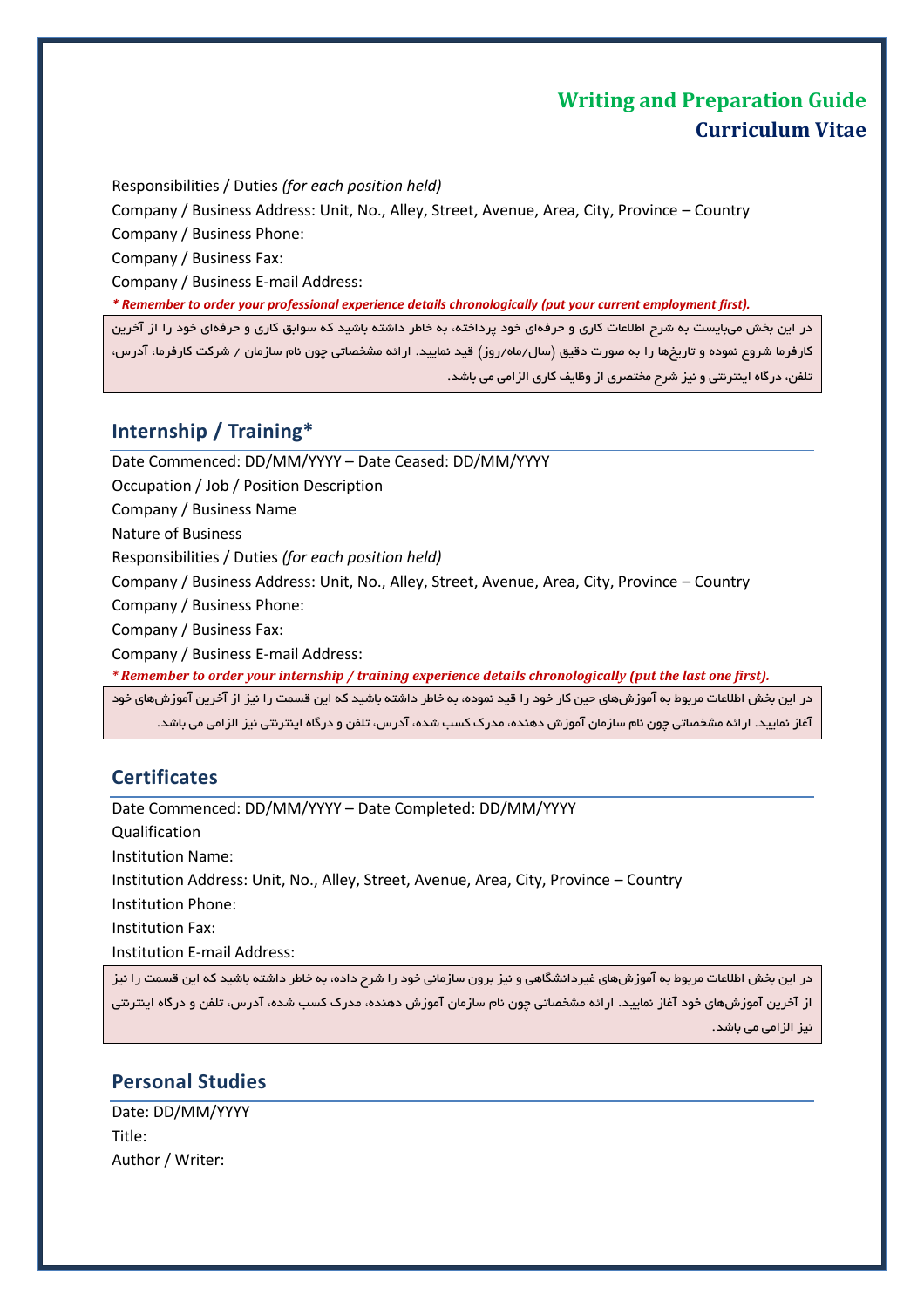این بخش را به ارائه اطلاعاتی پیرامون مطالعات شخصی خود اختصاص دهید.

#### **Publications (Books / Essays)**

Date: DD/MM/YYYY Title: Author / Writer: Publication:

در این قسمت لازم است اطلاعات مربوط به کتابها و مقالات منتشر شده خود را ارائه نمایید.

## **Conferences / Seminars**

Date: DD/MM/YYYY Title: Author / Writer: Publication:

در این بخش لازم است اطلاعات مربوط به حضور خود در سمینارها، همایشها و کنفرانسها را قرار داده و به شرح مختصری از ارائه مقالات خود بپردازید.

### **Achievements**

Date: DD/MM/YYYY Achievement: Details:

در این قسمت به ارائه شرح مختصری از دستاوردها و افتخارات خود بپردازید.

## **Research Projects**

Date Commenced: DD/MM/YYYY – Date Completed: DD/MM/YYYY Title: Institution Name: Institution Address: Unit, No., Alley, Street, Avenue, Area, City, Province – Country Institution Phone: Institution Fax: Institution E-mail Address:

در این بخش به شرح تحقیقات خود پرداخته و به خاطر داشته باشید که اطلاعات مربوط به نام پروژه، مرکز تحقیقاتی، آدرس و اطلاعات تماس مرکز تحقیقاتی نیز الزامی میباشد.

### **Skills (Languages / Computer / …)**

Skill:

Details:

در این قسمت به تواناییها و مهارتهای خود در زمینههای مختلف اشاره نمایید.